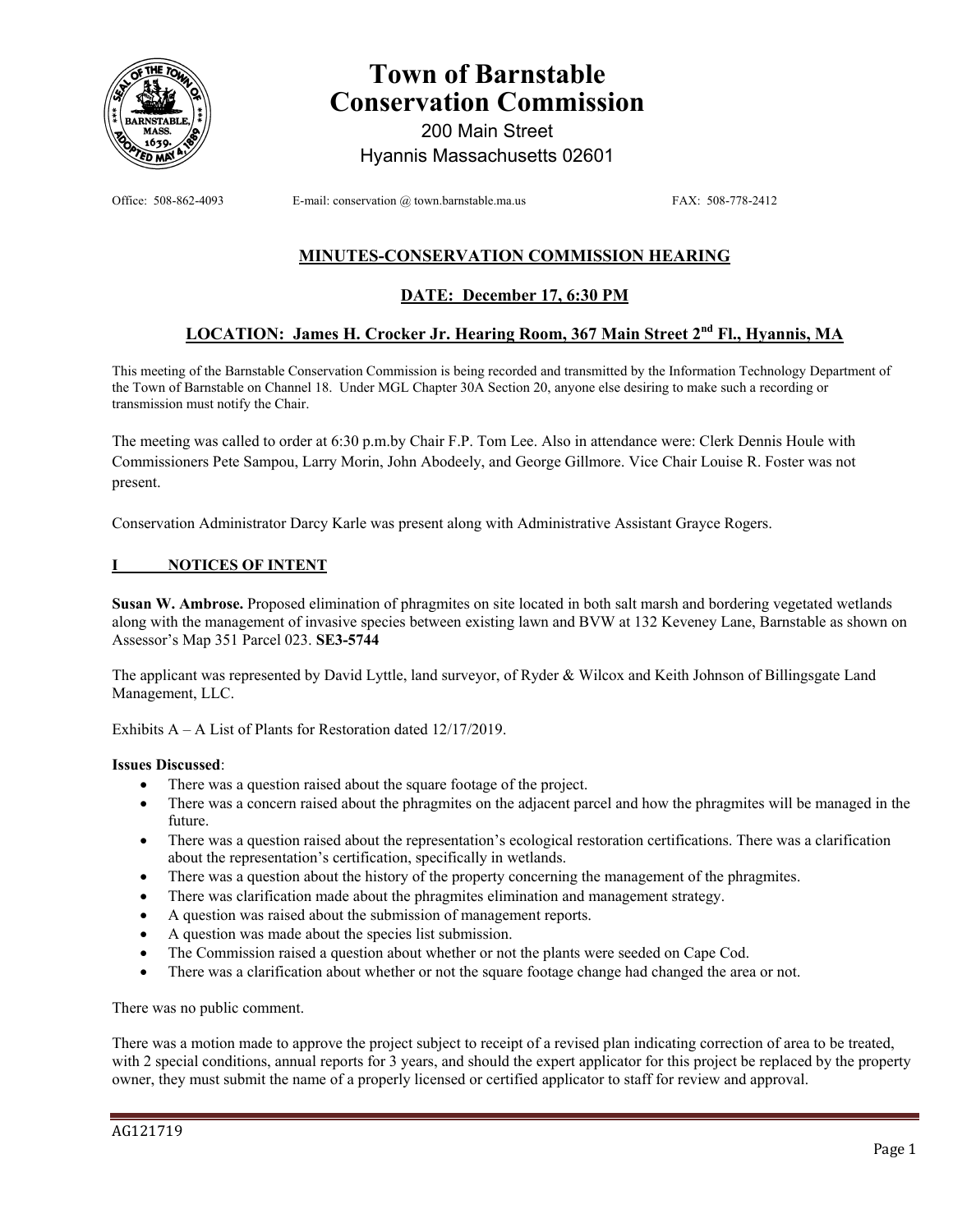The motion was voted and seconded unanimously.

**Richard Egan/Crosby Yacht Yard, Inc..** To complete work begun under SE3-4853 for the removal of fire damaged wharf and pier, existing marine railway and all appurtenances, construction of timber pier deck, planting bed, solid filled bulkhead/fork lift launching pad, boardwalk, maintenance dredging, and widening of approved boat launching access boardwalk from 2' to 4' at 41 Cockachoiset Lane, Osterville as shown on Assessor's Map 116 Parcel 009. **SE3-5745**

Commissioner George Gillmore recused himself from hearing the project.

The applicant was represented by Chuck Rowland P.E. of Sullivan Engineering & Consultants.

Correspondence was received and read into record: December 12, 2019 – Letter from the Division of Massachusetts Marine Fisheries

#### **Issues Discussed**:

- There was a discussion about the timeline of the project.
- There was a question about which dated plan to refer to.

There was no public comment.

A motion was made to approve the project as submitted with a time of year restriction from Jan 15 to May  $31<sup>st</sup>$ . The motion was voted and seconded unanimously.

## **II CONTINUANCES**

**Josh Garvey.** Raze and replace existing family home at 111 George Street, Barnstable as shown on Assessor's Map 319 Parcel 052. **SE3-5704 Request for continuance to February 18, 2020.** 

A motion was made to approve a third and final continuance without testimony to Feb. 18, 2020. The motion was voted and approved unanimously.

| Ш                                |                                                                                                | <b>CERTIFICATES OF COMPLIANCE</b> |                               |              |                         | $(ez = no deviations, staff recommends approval) on-going conditions)$ |
|----------------------------------|------------------------------------------------------------------------------------------------|-----------------------------------|-------------------------------|--------------|-------------------------|------------------------------------------------------------------------|
| А.                               | SE3-5273<br>Segerson<br>700 South Main Street, Centerville                                     |                                   | $($ coc, ez $)$<br>Flood zone |              | construct pool & wall * |                                                                        |
| В.                               | Cape Cod Art Association                                                                       |                                   | SE3-5289                      |              | $($ coc, ez $)$         | construct addition, etc. (not done)                                    |
|                                  | 3480 Main Street (Route 6A), Barnstable<br>bordering vegetated wetland to small pond<br>$\sim$ |                                   |                               |              |                         |                                                                        |
| C.                               | Reuman                                                                                         | SE3-5337                          | (coc, ez)                     |              |                         | construct attached garage; vegetation management *                     |
| 185 Stoney Point Road, Cummaquid |                                                                                                |                                   | $\overline{\phantom{a}}$      |              | Barnstable Harbor       |                                                                        |
| D.                               | Town of Barnstable/DPW                                                                         |                                   | SE3-5315                      |              | $($ coc, ez $)$         | replace culvert (not done)                                             |
| Ocean Street, Hyannis            |                                                                                                |                                   |                               | Snow's Creek |                         |                                                                        |

A motion was made to approve certificates of compliance A-D. The motion was voted and seconded unanimously.

## **IV CHAIR'S EXECUTIVE SESSION REVIEW**